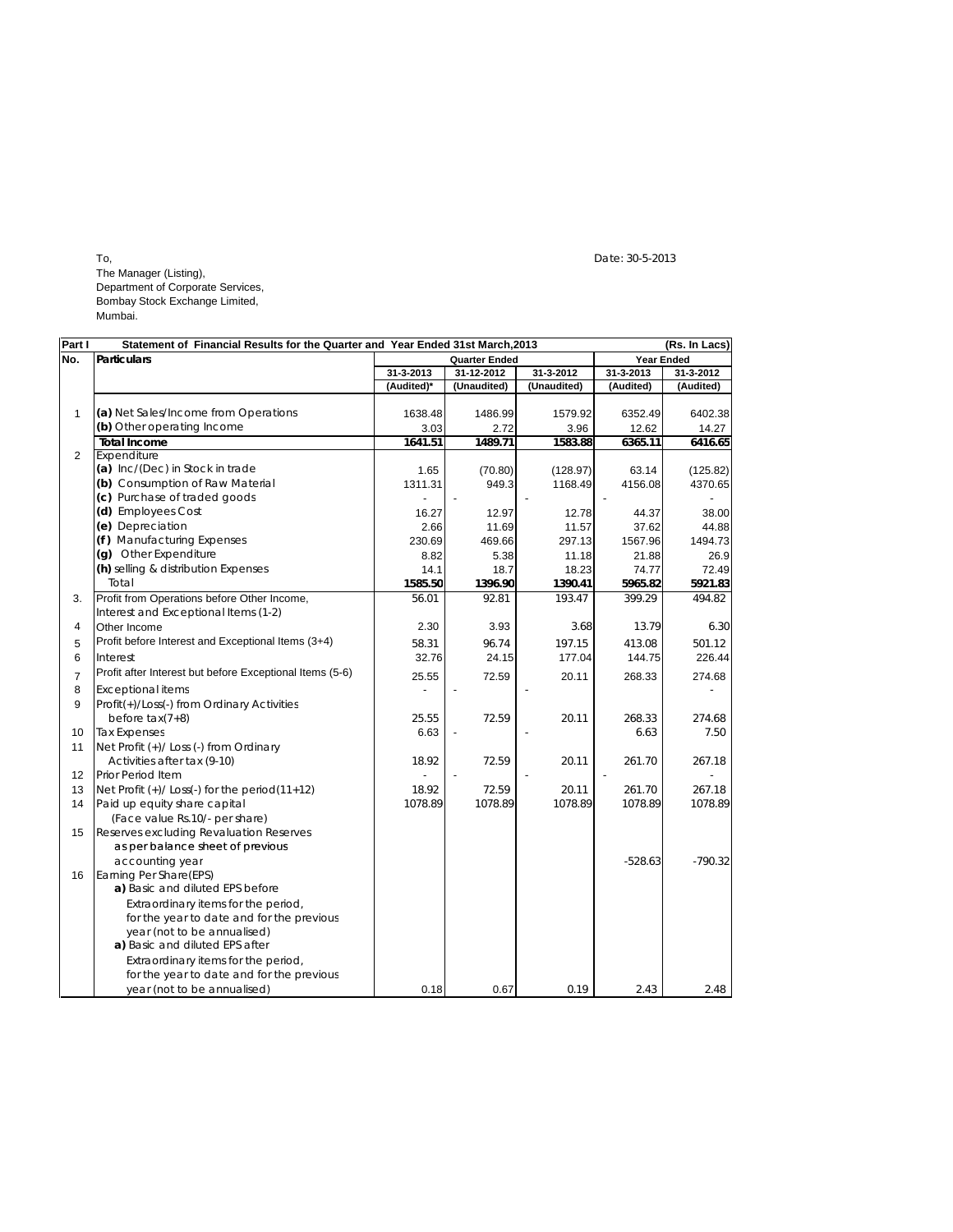|                | PART II Select information for the Quarter ended 31st March, 2013 |                      |            |            |            |            |  |
|----------------|-------------------------------------------------------------------|----------------------|------------|------------|------------|------------|--|
| <b>Sr. Nol</b> | <b>Particulars</b>                                                | <b>Quarter Ended</b> |            |            | Year Ended |            |  |
|                |                                                                   | 31-3-2013            | 31-12-2012 | 31-3-2012  | 31-3-2013  | 31-3-2012  |  |
| Α              | <b>IPARTICULARS OF SHAREHOLDING</b>                               |                      |            |            |            |            |  |
|                | Public shareholding                                               |                      |            |            |            |            |  |
|                | a) No. of Shares                                                  | 578620               | 578620     | 578620     | 578620     | 578620     |  |
|                | b) Percentage of Shareholding                                     | 5.36%                | 5.36%      | 5.36%      | 5.36%      | 5.36%      |  |
| 2              | <b>Promoters and promoter group</b>                               |                      |            |            |            |            |  |
|                | Shareholding **                                                   |                      |            |            |            |            |  |
|                | a) Pledged/Encumbered                                             |                      |            |            |            |            |  |
|                | - Number of shares                                                | <b>NIL</b>           | <b>NII</b> | <b>NIL</b> | <b>NIL</b> | <b>NIL</b> |  |
|                | Percentage of shares (as a% of total shareholding of              |                      |            |            |            |            |  |
|                | promoter amd promoter group)                                      | N.A.                 | N.A.       | N.A.       | N.A.       | N.A.       |  |
|                | Percentage of shares (as a% of total share capital of             |                      |            |            |            |            |  |
|                | the Company)                                                      | N.A.                 | N.A.       | N.A.       | N.A.       | N.A.       |  |
|                | b) Non-encumbered                                                 |                      |            |            |            |            |  |
|                | - Number of Shares                                                | 10210266             | 10210266   | 10210266   | 10210266   | 10210266   |  |
|                | Percentage of shares (as a% of total shareholding of              |                      |            |            |            |            |  |
|                | promoter and promoter group)                                      | 100%                 | 100%       | 100%       | 100%       | 100%       |  |
|                | Percentage of shares (as a% of total share capital of             |                      |            |            |            |            |  |
|                | the Company)                                                      | 94.64%               | 94.64%     | 94.64%     | 94.64%     | 94.64%     |  |

|   | <b>Particulars</b>                             | Quarter<br>Ended<br>31-3-2013 |
|---|------------------------------------------------|-------------------------------|
| в | <b>INVESTOR COMPLAINTS</b>                     |                               |
|   | Pending at the beginning of the quarter        | Nil                           |
|   | Received during the quarter                    | Nil                           |
|   | Disposed during the quarter                    | Nil                           |
|   | Remaining unresolved at the end of the quarter | Nil                           |